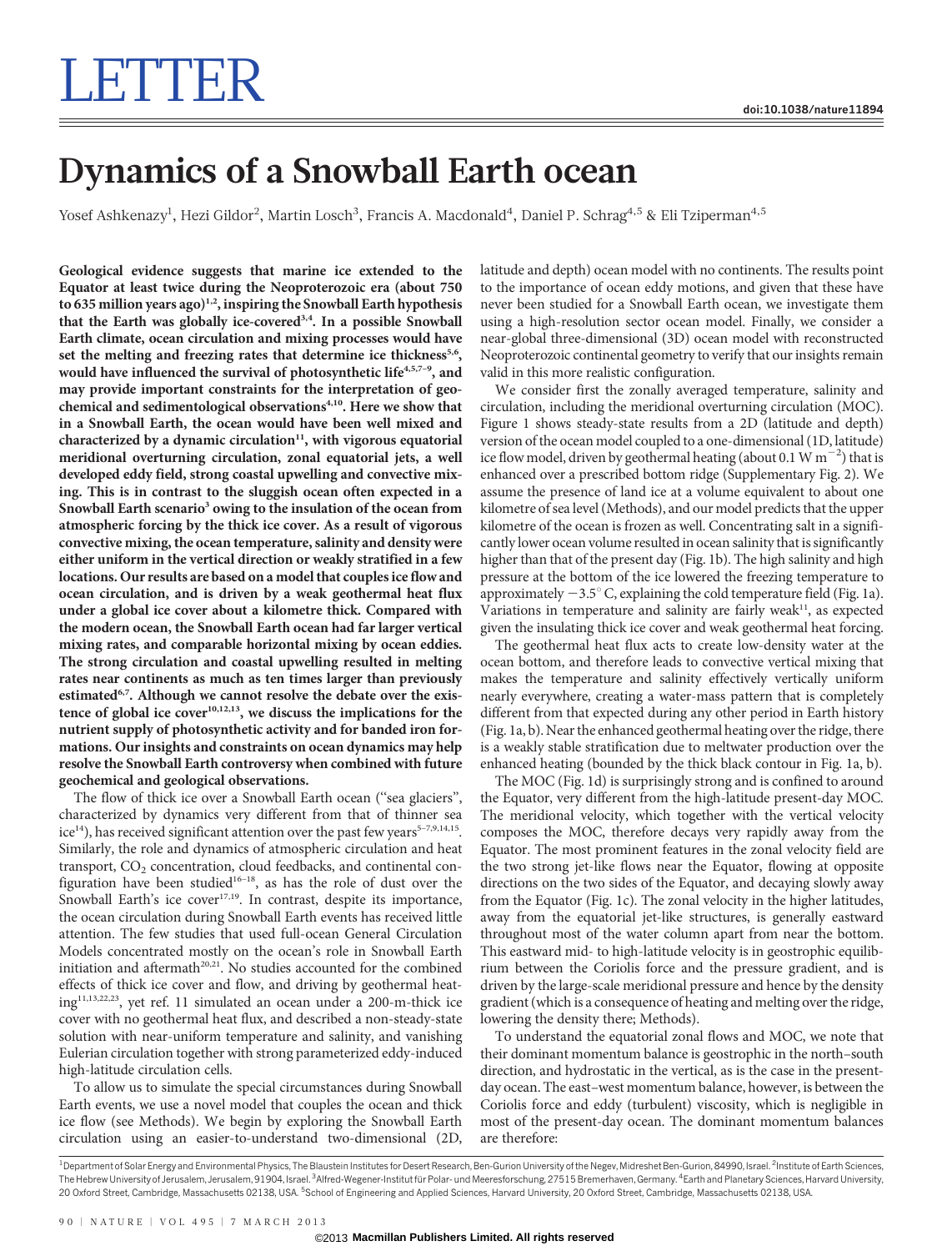

Figure 1 | Results of a 2D (latitude and depth) ocean model coupled to a 1D (latitude only) ice flow model. a, Potential temperature (colour scale; white area on top corresponds to the calculated ice cover thickness). b, Salinity (colour scale, in parts per thousands, p.p.t. ), which varies due to freezing and melting (f) induced by spatially variable geothermal heating and heat flux through the ice owing to the latitude-dependent atmospheric temperature (Methods); salinity is somewhat lower in the Northern Hemisphere because of the ridge with enhanced geothermal heating and therefore enhanced melting

$$
-fv = v_h u_{yy}
$$
  

$$
fu = -p_y/\rho_0
$$
  

$$
p_z = -g\rho
$$

where the east, north and vertical coordinates and velocities are denoted  $(x, y, z)$  and  $(u, v, w)$ , g is gravitational acceleration,  $v<sub>h</sub> = 2$  $\times 10^4 \,\mathrm{m}^2 \,\mathrm{s}^{-1}$ <sup>1</sup> the horizontal eddy viscosity coefficient,  $f \approx \beta y$  is the Coriolis parameter, using the equatorial  $\beta$  plane approximation,  $\rho$  is the density,  $\rho_0$  a reference density, and p is the pressure. The meridional scale obtained from the zonal momentum equation is  $L \approx (v_h/\beta)^{1/3}$  $\approx$  100 km, consistent with the extent of the MOC in the numerical solution. Assuming the meridional pressure gradient set by the differential geothermal heating to be approximately constant in latitude near the Equator, we can solve the above equations (Methods) to find:

$$
u \approx [g\rho_y(z + H/2)/(\beta \rho_0)](1/y)
$$
  

$$
v \approx -[2\nu_{\text{h}}g\rho_y(z + H/2)/(\beta^2 \rho_0)](1/y^4)
$$

where  $H$  is the ocean depth. The more rapid decay of the meridional velocity  $v$  as function of latitude  $y$  in these expressions explains why the MOC is restricted to the equatorial region, while the equatorial zonal flows  $u$  extend farther poleward. These solutions also predict that  $u$ changes sign across the Equator (where  $y = 0$ ) but v does not, and also that both horizontal velocities change sign with depth, at  $z = -H/2$ , all remarkably consistent with Fig. 1c, d.

The ice thickness in these solutions (Fig. 1e) is quite uniform, varying from 1,120 m to 1,200 m, owing to the homogenizing effect of the

there. c, Zonal velocity (colour scale). d, MOC stream function (colour scale;  $1 \text{ Sv} = 10^6 \text{ m}^3 \text{ s}^{-1}$ ), showing a strong equatorial MOC (35 Sv), compared to the present-day high-latitude North Atlantic MOC (about 20 Sv). e, Ice thickness and ice velocity as functions of latitude. f, Freezing rate (negative values imply melting) at the ice base together with prescribed sublimation/precipitation rates at the ice surface, showing that ocean contribution to setting the ice thickness is comparable to or larger than that of the atmosphere.

ice flow<sup>6</sup>, consistent with previous studies<sup>7,15</sup>. High-latitude basal freezing and low-latitude melting rates are balanced by an equatorward ice flow and are comparable to, if not larger than, the ice surface sublimation and precipitation rates (Fig. 1f). These rates are quite different from previous estimates that ignored ocean dynamics<sup>7</sup>, highlighting the important role of ocean dynamics.

The above 2D model predicts the ocean turbulent eddy field to have a dominant role in the momentum budget, via its parameterization by the horizontal eddy viscosity  $v<sub>h</sub>$ . Snowball Earth eddy motions have not been studied before to our knowledge, and to examine them, we considered the results of a high-resolution model, shown in Fig. 2. This model demonstrated that the solution for the ocean circulation is surprisingly turbulent and time-dependent, far from the stagnant Snowball Earth ocean one might envision given the lack of wind forcing and air–sea fluxes. The zonal velocity field (Fig. 2c, f) shows several strong jets off the Equator, in addition to the two equatorial jets seen in the 2D solution. These jets, reminiscent of those seen in the atmosphere of Jupiter, arise from the action of the eddies. That is, the equatorial flows are unstable and generate eddies; the meridional convergence of eddy momentum fluxes  $\partial u'v'/\partial y$  generates additional jets off the Equator (Fig. 2f), which again are unstable and feed back on the eddies that sustain the jets<sup>24</sup>.

The high-resolution run also shows a warm area to the northwest of the land mass, which leads to local melting rates of up to  $10 \text{ cm yr}^{-1}$ (Fig. 2e), about ten times larger than the maximum melting rates calculated by coarse model runs<sup>6,7</sup>. This warmer area is due to a concentrated coastal upwelling of deep water heated by geothermal heating. The upwelling occurs in response to the equatorial zonal flow away from the continent. This deep heating is allowed by a very weak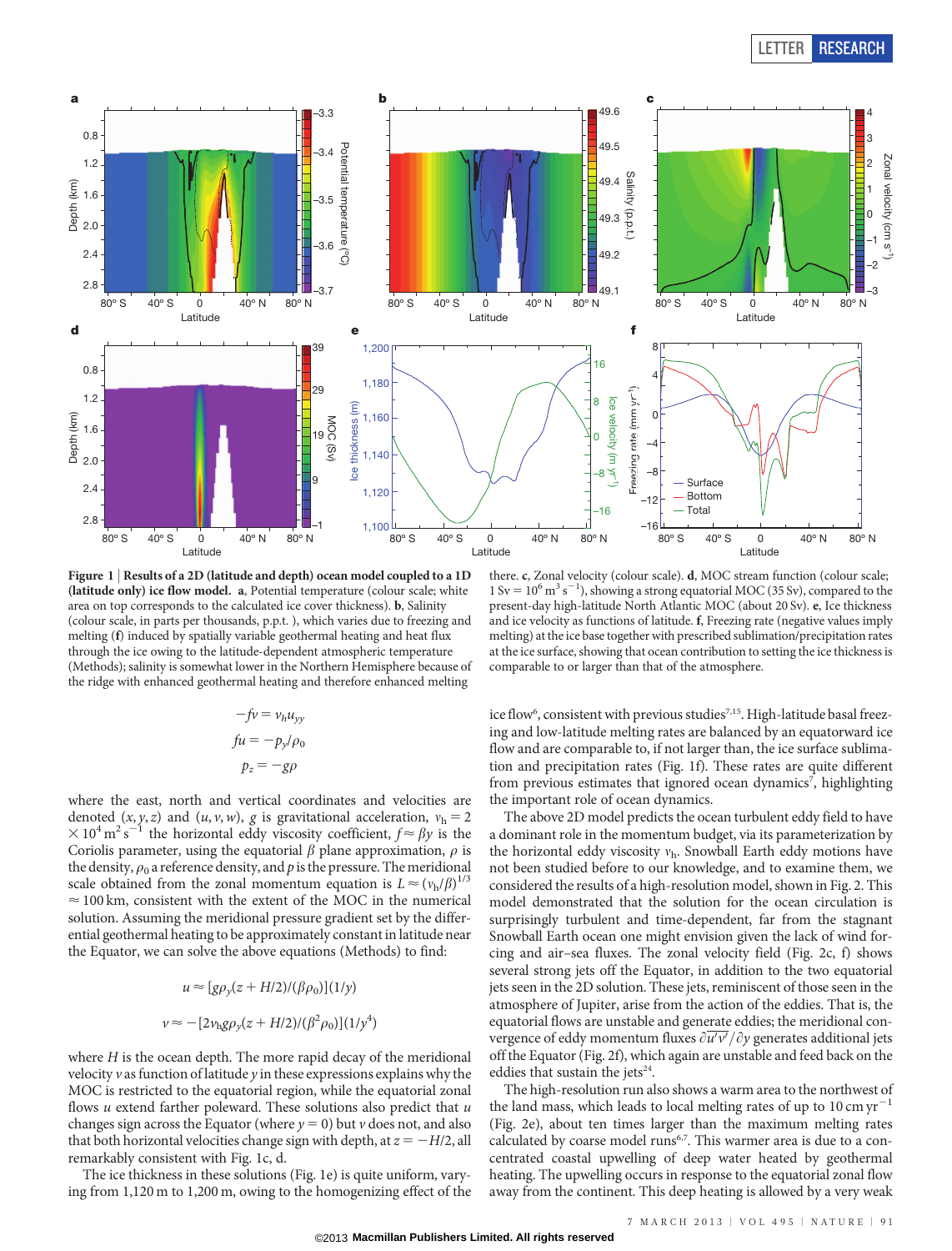RESEARCH LETTER



Figure 2 <sup>|</sup> Results of a 3D high-resolution sector ocean model showing a rich time-dependent turbulent eddy field. a, Snapshot of the temperature field (colour scale) at 1,150 m (that is, 125 m below the ice). b, As for a, but for salinity (colour scale). c, As for a, but for zonal velocity (colour scale). d, Timeaveraged MOC (colour scale). e, Time-averaged melting rate (colour scale; zero

local salinity-induced stratification due to geothermally driven ice melting (similar to that seen over the ridge in Fig. 1b). Although it is intriguing, the prescribed ice thickness in this model does not allow us to use this large melting rate conclusively to deduce the existence of thin ice or open water locally near continents, as suggested by some observations<sup>10</sup>, and to explain the survival of photosynthetic life during a global Snowball Earth<sup>8,9,15,25</sup>. The explicitly resolved eddy field can be used to estimate a mixing timescale from low to high latitudes of 500 years (Methods), which is not very different from present-day basin-scale mixing rates.

Finally, a 3D ocean solution with a realistic continental configuration supports the results of the 2D model (Fig. 3a, b and Supplementary Fig. 3). The zonally averaged fields (Supplementary Fig. 3), equatorial zonal jets, large-scale westward flows in the higher latitudes, the existence of an equatorial MOC, and the vertically uniform temperature, salinity and density in most areas away from the enhanced geothermal heating, are all consistent with the 2D solution discussed above. Differences from the 2D case include a weaker salinity range due to the concentrated geothermal heating region being confined and therefore weaker in the 3D case (spatial average is 0.1 W  $m^{-2}$ in both); the equatorial MOC is composed of two cells owing to the more complex continental and geothermal heating configuration. Like the high-resolution model discussed above, the global 3D solution in the presence of continents shows upwelling and downwelling wherever the equatorial zonal jets encounter continents. This upwelling is possibly due to the weak stratification of the Snowball Earth ocean, whereas in an ocean with present-day like stratification these jets would be diverted sideways via horizontal boundary currents.

The weakly stratified, convectively mixed ocean found here, as well as the strong coastal upwelling, strong equatorial MOC and well

values marked by thick black contour). f, Zonal, depth and time means of zonal velocity (black), and of scaled convergence of eddy momentum fluxes  $-\frac{\partial u'v'}{\partial y}$  (red), both as function of latitude. The close correspondence between the two demonstrates that eddy momentum flux convergence has a dominant role in the generation of the zonal jets.

developed eddy field, all imply that the deep and surface ocean are strongly linked in a Snowball Earth scenario, unlike in the well stratified present-day ocean. The well-mixed Snowball Earth ocean<sup>11</sup> has several interesting geochemical implications. First, if there are areas of photosynthesis under a local patch of thin ice, mixing or upwelling are needed to resupply limiting nutrients, because a weakly mixed ocean would lead to the exhaustion of the local nutrient pool and productivity would end. Second, the return of banded iron formations after a billion-year absence is an iconic feature of Neoproterozoic glaciation that is often attributed to stagnant Snowball Earth deep water<sup>3</sup>. Assuming that melt water was derived from land ice that contained air bubbles of an oxygenated atmosphere, one might expect that with enhanced melting and a strongly mixed ocean, iron concentrations could not rise sufficiently to deposit banded iron formations. However, Neoproterozoic banded iron formations, unlike Archean and Palaeoproterozoic ones, are not broadly distributed<sup>26</sup>. Instead, they form irregular lenticular bodies within glacial deposits, and are found predominantly in juvenile rift basins in close association with volcanic rocks, analogous to the Red Sea, where iron is supplied by hydrothermal fluids<sup>27</sup>. Such rift basins are somewhat isolated from the rest of the wellmixed ocean, allowing the build-up of iron levels and the development of banded iron formations, not inconsistent with our results showing a well-mixed ocean.

Our findings suggest that beneath the Snowball Earth ice cover, the Neoproterozoic oceans were dynamic, well mixed<sup>11</sup> and spatially and temporally variable: far from a stagnant pool. These ocean dynamics insights open the way to a reinterpretation of some geochemical, sedimentary and paleontological observations, possibly contributing to the debate on the existence of a global ice cover and to our understanding of the Neoproterozoic era.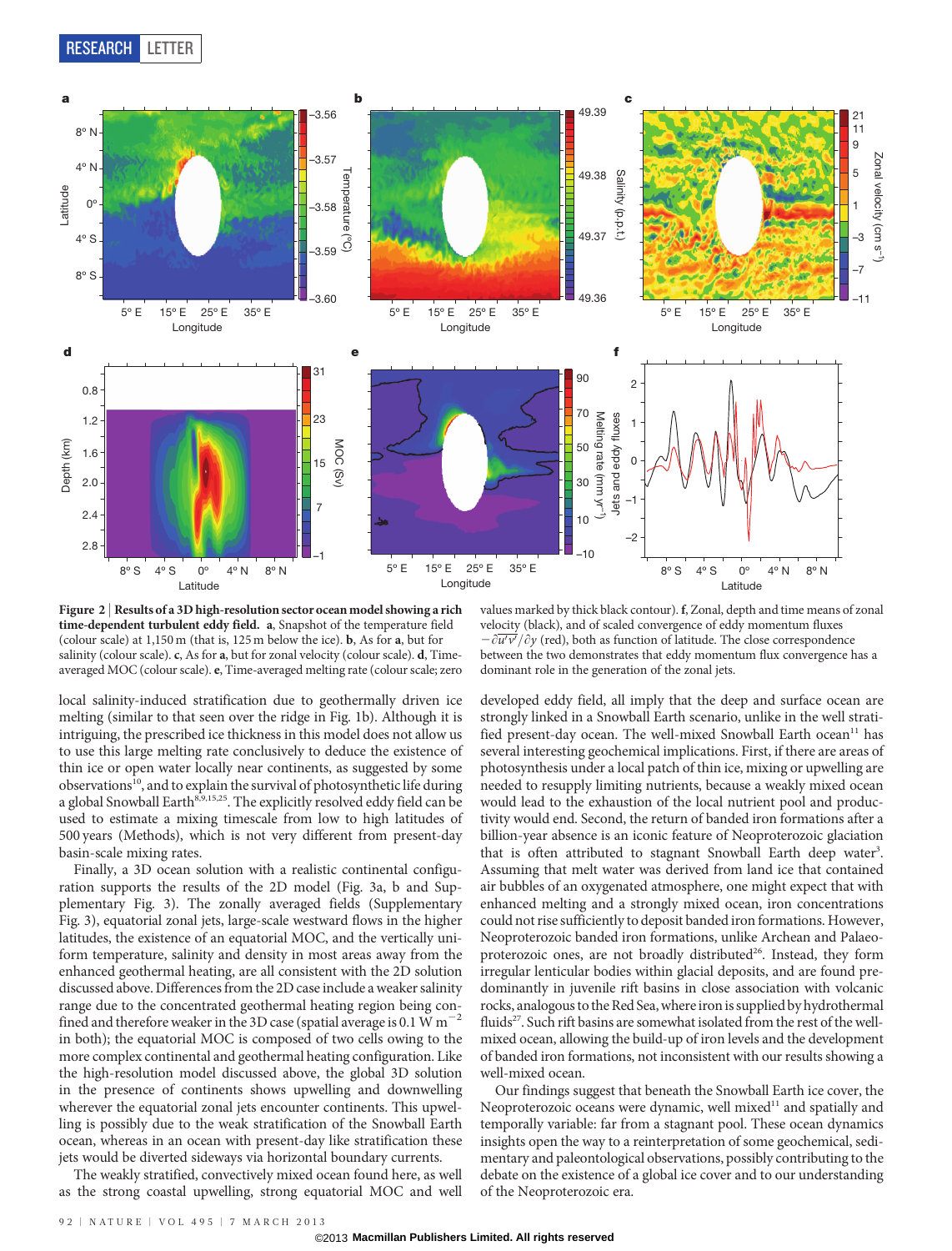### LETTER RESEARCH



Figure 3 <sup>|</sup> Results of the 3D ocean model coupled to a 2D (latitude and longitude) ice flow model, in the presence of reconstructed Neoproterozoic continental configuration. a, Temperature at 1,200 m depth (colour scale), areas of enhanced geothermal heating (black contour lines) and land masses (white areas). b, Salinity at 1,200 m (colour scale). c, Ice thickness (colour scale), and ice velocity vectors (plotted every fourth grid point in the longitude

#### METHODS SUMMARY

Our model couples the state-of-the-art ocean general circulation model, MITgcm<sup>28</sup>, which can simulate thick ice shelves<sup>29</sup>, with a recently developed 2D (latitude and longitude) ice flow model<sup>15</sup>, extending previous 1D flow models<sup>6,7</sup>. The model is run here in three configurations: 2D (latitude and depth) ocean model coupled to a 1D (latitude) ice flow model; a high-resolution  $(1/8^{\circ})$  sector model with prescribed uniform ice cover; and a 3D global model with reconstructed Neoproterozoic continental configuration coupled to a 2D ice flow model. A geothermal heat flux is prescribed in all three versions at the bottom of the ocean (Supplementary Fig. 2), with a spatial average of 0.1 W m<sup>-2</sup>, and is spatially uniform except not far from the Equator (motivated by the Neoproterozoic continental reconstruction of ref. 30), where the geothermal flux is up to four times its background value. The 2D ocean model also prescribes a ridge over which the heating is enhanced, while the topography of the two other models is flat. Sensitivity experiments to the location and amplitude of the enhanced heating, and to the topography in both the 2D and 3D models, show our solution to be very robust.

Full Methods and any associated references are available in the [online version of](www.nature.com/doifinder/10.1038/nature11894) [the paper.](www.nature.com/doifinder/10.1038/nature11894)

#### Received 18 September 2012; accepted 8 January 2013.

- 1. Harland, W. B. in Problems in Palaeoclimatology (ed. Nairn, A. E. M.) 119–149 180–184 (John Wiley & Sons, 1964).
- 2. Evans, D. A. D. & Raub, T. D. in The Geological Record of Neoproterozoic Glaciations (eds Arnaud, E., Halverson, G. P. & Shields-Zhou, G.) Vol. 36, 93–112 (London, Geological Society of London, 2011).
- 3. Kirschvink, J. in The Proterozoic Biosphere: A Multidisciplinary Study (eds Schopf, J. & Klein, C.) 51–52 (Cambridge University Press, 1992).
- 4. Hoffman, P. & Schrag, D. The snowball Earth hypothesis: testing the limits of global change. Terra Nova 14, 129-155 (2002).
- 5. McKay, C. Thickness of tropical ice and photosynthesis on a snowball Earth. Geophys. Res. Lett. 27, 2153-2156 (2000).
- 6. Goodman, J. & Pierrehumbert, R. Glacial flow of floating marine ice in ''Snowball Earth''. J. Geophys. Res. 108, doi:10.1029/2002JC001471 (2003).
- 7. Pollard, D. & Kasting, J. Snowball Earth: a thin-ice solution with flowing sea glaciers. J. Geophys. Res. 110, doi:10.1029/2004JC002525 (2005).
- 8. Corsetti, F., Olcott, A. & Bakermans, C. The biotic response to Neoproterozoic snowball Earth. Palaeogeogr. Palaeoclimatol. Palaeoecol. 232, 114-130 (2006).
- 9. Campbell, A. J., Waddington, E. D. & Warren, S. G. Refugium for surface life on Snowball Earth in a nearly-enclosed sea? A first simple model for sea-glacier invasion. Geophys. Res. Lett. 38, doi:10.1029/2011GL048846 (2011).
- 10. Allen, P. A. & Etienne, J. L. Sedimentary challenge to Snowball Earth. Nature Geosci. 1, 817–825 (2008).
- 11. Ferreira, D., Marshall, J. & Rose, B. Climate determinism revisited: multiple equilibria in a complex climate model. J. Clim. 24, 992-1012 (2011).
- 12. Pierrehumbert, R. T., Abbot, D. S., Voigt, A. & Koll, D. Climate of the Neoproterozoic. Annu. Rev. Earth Planet. Sci. 39, 417–460 (2011).
- 13. Yang, J., Peltier, W. R. & Hu, Y. The initiation of modern ''Soft Snowball'' and ''Hard Snowball'' climates in CCSM3. Part II: Climate dynamic feedbacks. J. Clim. 25, 2737–2754 (2012).

direction and every second grid point in the latitude direction). Results are generally consistent with the 2D solution (see also Supplementary Fig. 3), although some deviations from zonal symmetry occur owing to advection of temperature and salinity by ocean currents near continents, and owing to enhanced heating and freshening via ice melting in the area of enhanced geothermal heating between the continents.

- 14. Warren, S., Brandt, R., Grenfell, T. & McKay, C. Snowball Earth: ice thickness on the tropical ocean. J. Geophys. Res. 107, doi:10.1029/2001JC001123 (2002).
- 15. Tziperman, E. et al. Continental constriction and sea ice thickness in a Snowball-Earth scenario. J. Geophys. Res. 117, doi:10.1029/2011JC007730 (2012).
- 16. Pierrehumbert, R. Climate dynamics of a hard snowball Earth. J. Geophys. Res.110, doi:10.1029/2004JD005162 (2005).
- 17. Le Hir, G., Donnadieu, Y., Krinner, G. & Ramstein, G. Toward the snowball earth deglaciation. Clim. Dyn. 35, 285-297 (2010).
- 18. Donnadieu, Y., Godderis, Y., Ramstein, G., Nedelec, A. & Meert, J. A snowball Earth climate triggered by continental break-up through changes in runoff. Nature 428, 303–306 (2004).
- 19. Abbot, D. S. & Pierrehumbert, R. T. Mudball: surface dust and Snowball Earth deglaciation. J. Geophys. Res. 115, doi:10.1029/2009JD012007 (2010).
- Poulsen, C., Pierrehumbert, R. T. & Jacobs, R. L. Impact of ocean dynamics on the simulation of the Neoproterozoic "snowball Earth". Geophys. Res. Lett. 28, 1575–1578 (2001).
- 21. Poulsen, C. & Jacob, R. Factors that inhibit snowball Earth simulation. Paleoceanography 19, doi:10.1029/2004PA001056 (2004).
- 22. Voigt, A., Abbot, D. S., Pierrehumbert, R. T. & Marotzke, J. Initiation of a Marinoan Snowball Earth in a state-of-the-art atmosphere-ocean general circulation model. Clim. Past 7, 249–263 (2011).
- 23. Le Hir, G., Ramstein, G., Donnadieu, Y. & Pierrehumbert, R. T. Investigating plausible mechanisms to trigger a deglaciation from a hard snowball Earth. C. R. Geosci. 339, 274-287 (2007).
- 24. Farrell, B. F. & Ioannou, P. J. Structural stability of turbulent jets. J. Atmos. Sci. 60, 2101–2118 (2003).
- 25. Runnegar, B. Palaeoclimate: loophole for snowball Earth. Nature 405, 403-404 (2000).
- 26. Bekker, A. et al. Iron formation: the sedimentary product of a complex interplay among mantle, tectonic, oceanic, and biospheric processes. Econ. Geol. 105, 467–508 (2010)
- 27. Young, G. M. Proterozoic plate tectonics, glaciation and iron-formations. Sedim. Geol. 58, 127-144 (1988).
- 28. Marshall, J., Adcroft, A., Hill, C., Perelman, L. & Heisey, C. A finite-volume incompressible Navier Stokes model for studies of the ocean on parallel computers. J. Geophys. Res. 102, 5753–5766 (1997).
- 29. Losch, M. Modeling ice shelf cavities in a z coordinate ocean general circulation model. J. Geophys. Res. 113, doi:10.1029/2007JC004368 (2008).
- 30. Li, Z. X. et al. Assembly, configuration, and break-up history of Rodinia: a synthesis. Precambr. Res. 160, 179-210 (2008).

Supplementary Information is available in the [online version of the paper](www.nature.com/doifinder/10.1038/nature11894).

Acknowledgements We thank B. Rose for comments. This work was supported by the NSF Climate Dynamics P2C2 programme, grant number ATM-0902844 (to E.T. and Y.A.). E.T. thanks the Weizmann Institute for its hospitality during parts of this work. Y.A. thanks the Harvard EPS department for amost pleasant and productive sabbatical visit.

Author Contributions Y.A. and E.T. formulated the problem and performed the model runs and analysis, F.A.M. and D.P.S. contributed to the geological motivation and interpretation, M.L. and H.G. helped with the model set-up, and all authors contributed to the writing of the manuscript.

Author Information Reprints and permissions information is available at [www.nature.com/reprints.](www.nature.com/reprints) The authors declare no competing financial interests. Readers are welcome to comment on the [online version of the paper](www.nature.com/doifinder/10.1038/nature11894). Correspondence and requests for materials should be addressed to E.T. [\(eli@eps.harvard.edu\)](mailto:eli@eps.harvard.edu) or Y.A. [\(ashkena@bgu.ac.il\).](mailto:ashkena@bgu.ac.il)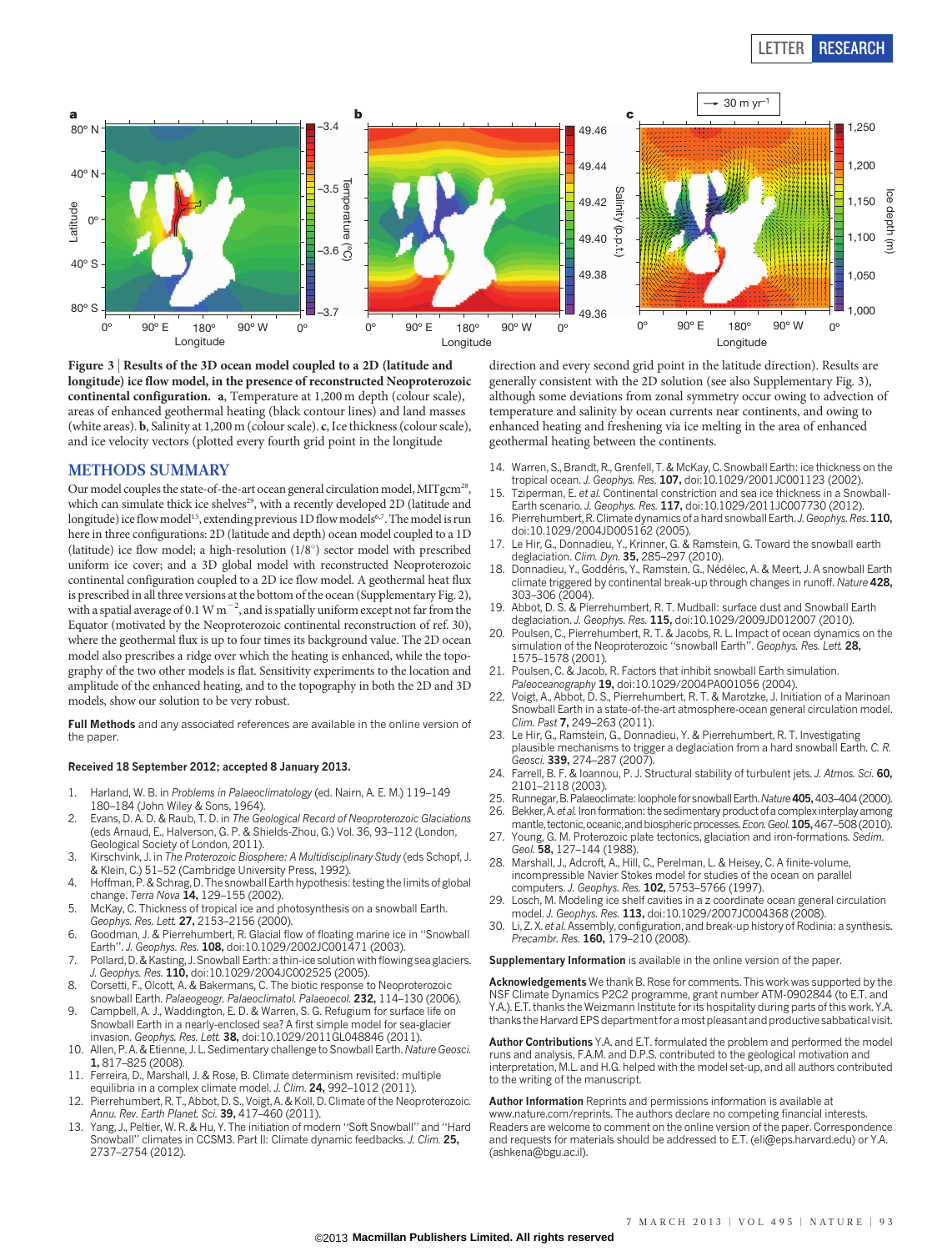#### METHODS

Model description. The model used here couples the Massachusetts Institute of Technology general circulation ocean model (MITgcm)<sup>28</sup> with its ice-shelf package29 to a recently developed 2D (latitude and longitude) model of thick ice flow over a Snowball Earth ocean<sup>15</sup>, which is an extension of the 1D ice flow model of refs 6 and 7 and similar ones<sup>31–33</sup>. The ice flow model compensates for melting and sublimation at low latitudes and freezing/precipitation at high latitudes, with an equatorward ice flow calculated from ice-thickness gradients based on Glenn's law. The ice flow model employs the well known ice-shelf approximation in which the velocity is independent of depth<sup>34,35</sup>, together with an assumed linear vertical temperature profile within the ice<sup>6</sup>, which together make it possible to average over the vertical dimension rather than model it explicitly.

The coupling of the ice and ocean models is done asynchronously: the ocean model is run for 300 years and the ice model is then run for a similar period, and the process is repeated until a steady state is obtained. At each iteration the ocean model is given the ice thickness calculated by the ice model, while the ice model is driven by the melting and freezing rates calculated by the ocean model. The icesurface meridional temperature, sublimation and snowfall are taken from ref. 7, with an Equator-to-pole temperature difference of  $36^{\circ}$  C (Supplementary Fig. 1). No-slip ocean boundary conditions are specified on side and bottom boundaries, and free-slip conditions are specified under the ice cover.

Turbulent convection is parameterized in our model experiments by an increased vertical diffusion where the vertical stratification is unstable. Eddy mixing and mixed-layer parameterizations developed for the present-day ocean<sup>36</sup> are probably not applicable for the very weakly stratified Snowball Earth ocean, and we use instead crude horizontal and vertical eddy diffusion. A different choice was made by ref. 11, who used an eddy parameterization tuned to present-day ocean eddies<sup>36</sup> and simulated a Snowball Earth ocean under 200-m-thick ice with no geothermal heating and therefore not at a thermodynamic equilibrium, but with a quasi-equilibrated circulation. They found a very weakly stratified ocean and described a vanishing Eulerian velocity field, yet with strong high-latitude parameterized eddy-driven meridional circulation cells, very different from the vigorous Eulerian equatorial overturning and jets we found here.

The 2D ocean model uses a horizontal diffusion coefficient of  $\kappa_h = 200 \text{ m}^2 \text{s}^{-1}$ and viscosity of  $v_h = 2 \times 10^4 \text{ m}^2 \text{ s}^{-1}$ ; the 3D "realistic geometry" case uses different values of  $\kappa_h = 500 \text{ m}^2 \text{ s}^{-1}$  and  $v_h = 5 \times 10^4 \text{ m}^2 \text{ s}^{-1}$  required by its different resolution. The vertical viscosity in both models is set to  $v_v = 2 \times 10^{-3} \,\mathrm{m^2\,s^{-1}}$  and the vertical diffusivity to  $\kappa_{\rm v} = 1 \times 10^{-4} \,\rm m^2\,s^{-1}$ . The high-resolution case uses a Leith eddy viscosity formulation<sup>37</sup>.

The 2D ocean model (latitude and depth, periodic in longitude) has a horizontal latitudinal resolution of  $1^\circ$  and 32 vertical levels, varying in thickness from 10 m adjacent to the ice to 200 m at depth (vertical grid spacing varies from 920 m at the top, entirely within the ice, followed by 15 levels of 10 m thickness each, and then 12 m, 17 m, 23 m, 32 m, 45 m, 61 m, 82 m, 110 m, 148 m, and seven levels of thickness 200 m at the bottom). The 2D ocean model is coupled to a 1D (latitude) version of the ice flow model. We performed sensitivity runs to the location and amplitude of the geothermal forcing and found the solution to be very robust.

The 3D near-global ocean model was run at a horizontal resolution of  $2^{\circ}$  from  $82^\circ$  S to  $82^\circ$  N, and with 73 vertical levels of varying thickness from 10 m near the ice to 200 m at depth (starting from the ocean surface, the first level is 550 m thick, followed by 57 levels whose thickness is 10 m, and then 14 m, 20 m, 27 m, 38 m, 54 m, 75 m, 105 m, 147 m, and finally seven levels of thickness 200 m; at steady state, the upper 33 levels are within the ice, and therefore inactivated, and the rest represent the ocean). Continental configuration is based on the 720-million-yearold Neoproterozoic reconstruction of ref. 30, and includes an estimated location of spreading ridges between the continents, where geothermal heating is probably enhanced (thick black contour in Fig. 3a; spreading ridges elsewhere are not included owing to the uncertainty in their location). Bathymetry reconstructions for the Neoproterozoic are not easy to come by, and we therefore specified a flat topography in the 3D case, relying on land masses to restrict zonal flows. We performed sensitivity runs with specified sills (1 km high) around the ocean constricted by the land masses, as well as with (1 km high) mid-ocean ridges specified in the open ocean, and found that these do not change the overall picture.

The high-resolution sector ocean model spans  $45^{\circ}$  longitude, from  $10.5^{\circ}$  S to  $10.5^\circ$  N, at a horizontal resolution of an eighth of a degree longitude and latitude and 20 vertical levels of thickness 100 m each. An ice cover with uniform thickness of 1,025 m is prescribed in this case rather than using the ice flow model (which would be prohibitive owing to the computational cost). A flat ocean topography is used, and enhanced geothermal heating is prescribed as a Gaussian centred around  $6^\circ$  N, at up to four times the amplitude of the background geothermal flux. The surface temperature in this experiment is uniform (due to its relatively small meridional extent) and set to  $-44.4^{\circ}$  C. This high-resolution run was integrated for over 100 years to reach an equilibrium of the eddy field, yet because its ice cover

is specified rather than evolving, the run is—unlike for the other two models—not at a complete thermodynamic equilibrium with its ice cover.

While geothermal heat can have some effect on the present-day ocean<sup>38</sup>, it is the dominant forcing in a Snowball Earth ocean. A hydrothermal heat flux is therefore prescribed here at the bottom of the ocean and is spatially uniform except where enhanced flux is prescribed to simulate the effect of spreading ridges. These enhanced geothermal areas are prescribed in the model runs shown in the paper to be not far from the Equator (motivated by the Neoproterozoic continental reconstruction of ref. 30), and the geothermal flux there is up to four times its background value. The observed background flux away from ocean ridges is about  $0.05$  W m<sup>-2</sup>, and the flux observed at mid-ocean ridges is about four times larger, such that the average over ocean basins is estimated to be of the order of 0.1 W  $\mathrm{m}^{-}$ (see, for example, table 4 of ref. 39). We therefore prescribe a flux whose spatial average is 0.1 W m<sup>-2</sup>, and which is larger locally over ridges. At a steady state the average flux escaping the ocean through the thick ice cover is therefore also  $0.1 \text{ W m}^{-2}$ . Supplementary Fig. 2 shows the hydrothermal forcing of all three models shown in the paper. The Neoproterozoic flux may have been slightly larger than that of the present day, but the difference is expected to be small relative to other uncertainties, so that modern values are used here.

Most ocean models cannot incorporate an ice cover thicker than their upper level, which is of the order of 5–50 m. It is, however, important to use a thick shelf ice formulation as done here, given that representing thick ice-shelves as thin sea ice is known to lead to biases in modelling present-day deep-water formation around Antarctica owing to the induced biases in freshwater fluxes due to melting/ freezing<sup>40,41</sup>. An alternative to our thick ice-shelf formulation was used by ref. 11, which employed a dynamic rescaling of the vertical coordinate<sup>42</sup>.

Derivation of the solution for the 2D flow field. Consider the zonal equatorial jets seen (for example) in Fig. 1. Differentiate the hydrostatic equation in  $y$  and integrate in z to find  $p_y = g\rho_y z + F(y)$ , and assume this meridional pressure gradient set by the differential geothermal heating to be approximately constant in latitude y around the Equator. The meridional momentum equation then leads to an expression for  $u$ , and the zonal momentum equation to an expression for  $v$ . Requiring the vertically integrated meridional flow to vanish owing to mass conservation, we find  $F(y)$ , giving:

$$
u \approx [g\rho_y(z + H/2)/(\beta \rho_0)](1/y)
$$
  

$$
v \approx -[2v_h g\rho_y(z + H/2)/(\beta^2 \rho_0)](1/y^4)
$$

If the geothermal heating and bathymetry are prescribed to be uniform, the MOC is weaker by about 75%, and if the ice-surface meridional temperature is also uniform, the MOC vanishes. This suggests that the atmospheric forcing via the icesurface meridional temperature is responsible for about 25% of the MOC, in spite of the thick ice cover. The atmospheric driving of the Snowball Earth ocean, and of the MOC in particular, is through its effect on melting rates at high versus low latitudes. This difference mostly depends on the Equator-to-pole atmospheric temperature difference, and if the carbon dioxide is increased, for example, and if the meridional temperature difference is consequently lowered, then the atmospheric driving of the ocean circulation may be weaker. In addition to this, the sensitivity of the ice flow to surface temperatures derived from different carbon dioxide concentrations was explicitly discussed by ref. 15. When the geothermal forcing is uniform (but the ice-surface meridional temperature is still a function of latitude y), or the ridge with enhanced heating is placed at the Equator, the north– south symmetry is still broken, and although the MOC is weaker and could be in either direction depending on initial conditions, the flows are qualitatively similar to the above.

On the eddy field in the high-resolution model run. The relatively strong zonal velocities that develop in the above 2D model near the Equator are characterized by a Reynolds number (based on molecular viscosity) that is much greater than one, of  $R = uL/v = (0.03 \text{ m s}^{-1})(2 \times 10^5 \text{ m})/(1.8 \times 10^{-6} \text{ m}^2 \text{ s}^{-1}) \approx 4 \times 10^9$ , anticipating a turbulent flow. In addition, the meridional gradient of vorticity ( $\beta$  –  $u_{yy}$ ) changes sign as function of latitude, indicating that eddies may develop owing to barotropic instability. It is also possible that the eddy field may be able to extract available potential energy from the (weak) meridional density gradient.

The eddy motions seen in our high-resolution run are characterized by a velocity scale of  $u' \approx 0.02 \text{ m s}^{-1}$  and a length scale of  $l \approx 100 \text{ km}$  (Fig. 2c). These scales can be used to estimate a mixing-length eddy viscosity of  $v_h \approx u'l \approx 2 \times 10^3 \,\rm m^2\,s^{-1}$ . A mixing timescale from low to high latitudes is therefore given by  $\tau \approx R^2/v_\text{h} \approx$ 500 years, where R is the Earth's radius, not very different from present-day basinscale mixing rates. This is a lower bound on mixing timescales, because one expects the snowball eddy field to be weaker at the higher latitudes where the mean flows and resulting eddy field are weaker. This is in contrast to the present-day ocean,